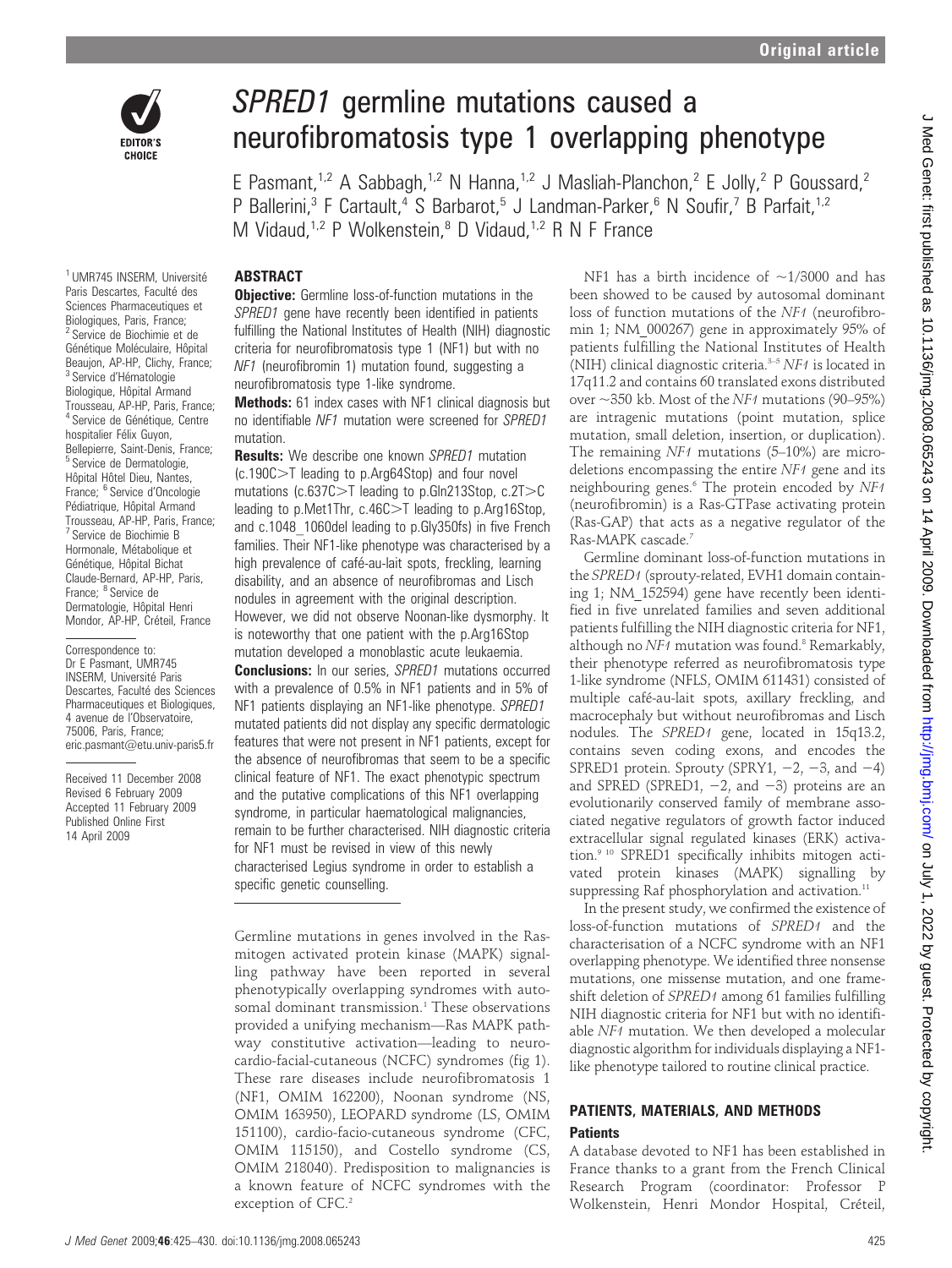Figure 1 A schematic of Ras signalling. Germline mutations in key components of the Ras-mitogen activated protein kinase (MAPK) signalling pathway cause neurocardio-facial-cutaneous (NCFC) syndromes. NF1, neurofibromatosis 1.



France). The collection consists of 561 families, including 1697 individuals among which 1083 were NF1 patients fulfilling the NIH diagnostic criteria. The phenotype of each patient was described in a standardised way and was coupled with a comprehensive analysis of the NF1 mutational spectrum including intragenic microsatellites polymorphisms study, NF1 sequencing at both RNA and DNA levels, and real-time polymerase chain reaction (PCR) based gene dosage (data not shown). Among the 561 NF1 index cases, an NF1 mutation was successfully identified in 512 individuals. The 49 NF1 index cases lacking NF1 mutations were selected as a first panel from this NF-France database to be screened for SPRED1 mutation.

A second panel of 12 NF1 clinically diagnosed index cases with no NF1 mutation was phenotypically selected from routine genetic counselling: their phenotypes lay within the NF1 spectrum but were distinctive, with a high prevalence of café-au-lait spots, axillary, and groin freckling, but absence of neurofibromas and Lisch nodules.

All blood samples drawn for nucleic acid (DNAs and RNAs) extraction were collected after informed consent.

### DNA and RNA extraction

High molecular weight DNA was prepared by standard proteinase K digestion followed by phenol–chloroform extraction from whole blood leucocytes. Total RNA was extracted from whole blood leucocytes by using the acid–phenol guanidium method. The quality of the nucleic acids was determined by electrophoresis through agarose gels and staining with ethidium bromide (DNA and RNA), and the 18S and 28S RNA bands were visualised under ultraviolet light (RNA).

The somatic leukaemia DNA was extracted from bone marrow of patient II:1 in family 4 (showing 85% of blastic cells) upon diagnosis of acute leukaemia.

### SPRED1 mutation screening

We performed SPRED1 mutation screening at both RNA and genomic DNA levels. Mutational screening of SPRED1 was carried out on RNA through the following procedure. After reverse transcription with Superscript II RNase H-Reverse

Transcriptase (Invitrogen, Cergy-Pontoise, France), two overlapping PCR fragments were generated by Taqman PCR Core Reagent Kit (Applied Biosystems, Courtaboeuf, France). Mutation screening was performed with the ABI BigDye terminator sequencing kit (Applied Biosystems) on an ABI Prism 3130 automatic DNA sequencer (Applied Biosystems). Sequences were aligned with Seqscape analysis software (Applied Biosystems). The primer oligonucleotide sequences and PCR conditions are available on demand.

Genomic DNA was amplified with primers specific for SPRED1 coding exons and their IVS boundaries. The primer oligonucleotide sequences and PCR conditions are available upon request. PCR was performed with the Taqman PCR Core Reagent Kit (Applied Biosystems). Mutation screening was performed using bidirectional DNA sequencing of purified PCR products.

### SPRED1 real-time PCR based gene dosage

In this method, quantitative values are obtained from the threshold cycle number at which the increase in the signal associated with exponential growth of PCR products begins to be detected by Applied Biosystems analysis software. The precise amount of genomic DNA added to each reaction mix (based on optical density) and its quality (that is, lack of extensive degradation) are both difficult to assess. We therefore also quantified the ALB gene (encoding albumin and mapping to chromosome region 4q11-q13) as an endogenous DNA control, and each sample was normalised on the basis of its ALB content. The relative SPRED1 copy number was also normalised to a calibrator, or 1X sample, consisting of genomic DNA from a normal subject. Final results, expressed as N-fold differences in the target gene copy number relative to the ALB gene and the calibrator, and termed ''Ntarget'', were determined as follows: Ntarget =  $2^{(\Delta C \text{tsample} - \Delta C \text{tcalibrator})}$ , where  $\Delta C t$  values of the sample and calibrator are determined by subtracting the average Ct value of the target gene from the average Ct value of the ALB gene. Given the target gene marker, samples with Ntarget values of 0.5 and 1.0 were considered deleted and normal, respectively. Primers for ALB, and SPRED1 gene dosage were chosen with the assistance of the computer program Oligo 4.0 (National Biosciences). SPRED1 exons 3, 4, and 8 were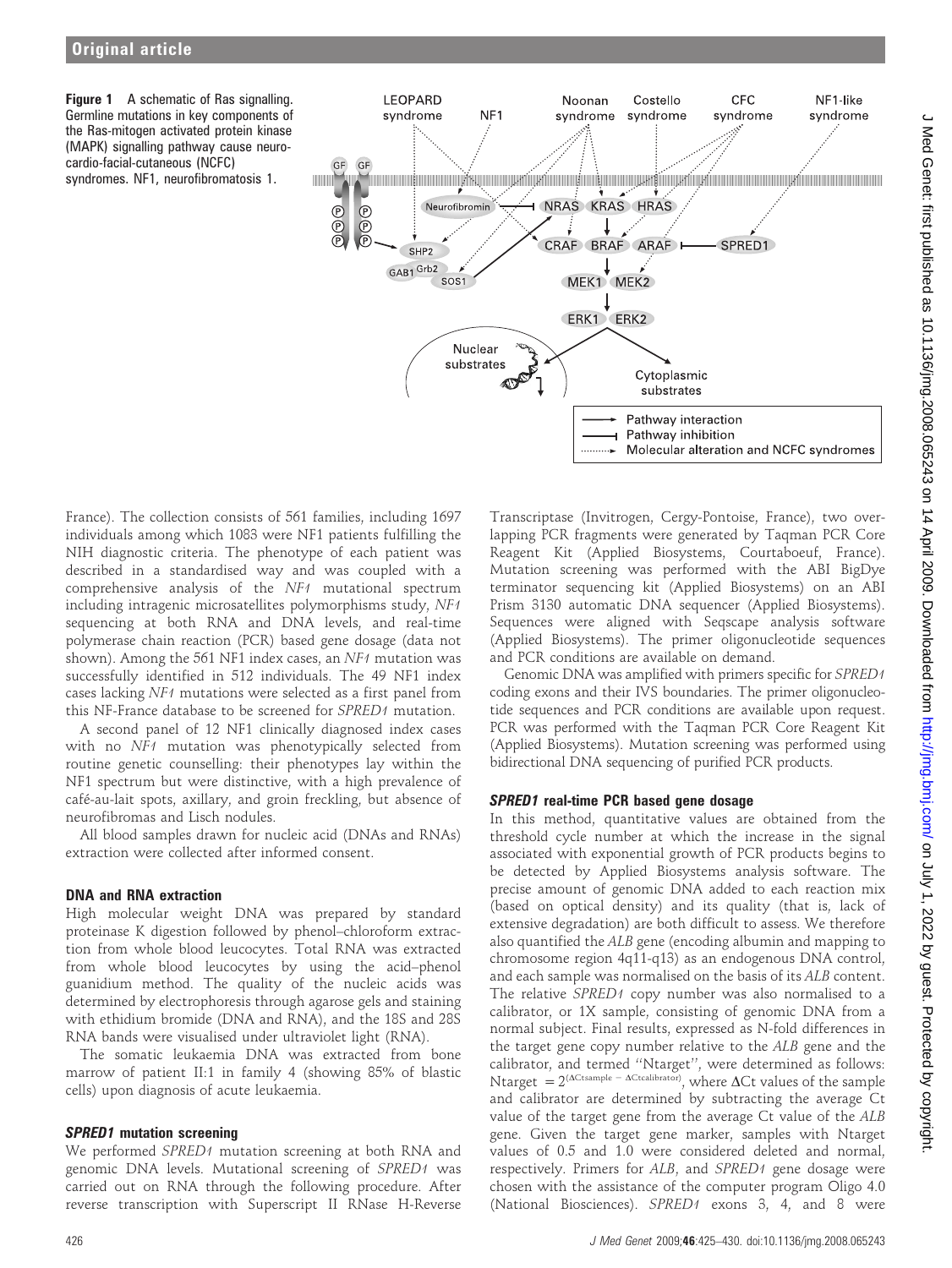Figure 2 Pedigrees of families 1, 2, 3, 4, and 5. Squares and circles indicate males and females, respectively. Open symbols indicate unaffected individuals, filled symbols indicate affected individuals, arrows indicate propositus, and symbols with a slash indicate deceased family members.



quantified to copy number. The primer oligonucleotide sequences and PCR conditions are available upon request. All PCR reactions were performed with an ABI Prism 7900 Sequence Detection System (Applied Biosystems) and the SYBR Green PCR Core Reagents kit (Applied Biosystems). Experiments were performed in triplicate for each data point.

### RESULTS

#### Germline DNAs molecular analysis

Forty-nine index cases with no identifiable NF1 mutation from the French NF1 database were screened for mutation in the SPRED1 gene. Two SPRED1 heterozygous nonsense mutations were identified at both DNA and RNA levels: one known mutation (family 1:  $c.190C>T$  leading to p.Arg64Stop) and one novel mutation (family 2:  $c.637C > T$  leading to p. Gln213Stop) (fig 2).

SPRED1 mutational analysis of an additional set of 12 index cases selected from routine genetic counselling on the basis of their NF1-like phenotype (presence of café-au-lait spots and/or freckling and absence of neurofibroma and Lisch nodule), identified three novel heterozygous mutations: one missense mutation (family 3:  $c.2T>C$  leading to p.Met1Thr), one nonsense mutation (family 4:  $c.46C > T$  leading to p.Arg16Stop), and one frame-shift deletion (family 5: c.1048  $1060$ del leading to p.Gly $350$ fs) (fig 2).

In families 1, 2, and 3, the SPRED1 mutations were present in all affected individuals and were absent in three tested unaffected relatives (family 1: individual II:1, family 2: I:1, and family 3: I:1) (table 1). In families 4 and 5 the propositus showed SPRED1 mutations.

The clinical features of SPRED1 tested individuals of families 1, 2, 3, 4, and 5 are displayed in table 1.

#### Molecular analysis of the somatic leukaemic cells of patient II:2 (family 4)

In order to test the tumour suppressor gene hypothesis, SPRED1 molecular analysis was performed on the leukaemic cells DNA of patient II:2 of family 4. No somatic additional SPRED1

J Med Genet 2009;46:425–430. doi:10.1136/jmg.2008.065243 427

alteration (including point mutation and loss of heterozygosity) was observed.

### **DISCUSSION**

The purpose of this study was to confirm the recently identified loss-of-function mutations of SPRED1 in a new NF1 overlapping syndrome<sup>8</sup> (named NFLS) and to specify its phenotype and incidence. We confirmed one known mutation (p.Arg64Stop) described in the original paper of Brems et  $al^8$ and reported four novel mutations (p.Gln213Stop, p.Met1Thr, p.Arg16Stop, and p.Gly350fs) in five French families fulfilling NIH NF1 diagnostic criteria. Similar to the mutation p.Gln215Stop previously reported by Brems et al,<sup>8</sup> the nonsense mutation p.Gln213Stop found in family 2 also affected exon 7 of  $SPRED1$ . The missense mutation  $c.2T>C$  (leading to p.Met1Thr) identified at both DNA and RNA levels (ruling out a putative RNA decay) at the initiation codon in exon 2 abolished initiation of translation at the normal start site. Although the first new potential AUG codon downstream of the mutation at the position corresponding to methionine 21 could conceivably be used as an in-frame initiation codon, the loss of 20 amino acids from the Ena/vasodilator stimulated phosphoprotein (VASP) homology (EVH-1) N-terminal functional domain of SPRED1 would probably result in a nonfunctional protein. It is notable that most of the reported mutations of SPRED1 affect the EVH-1 domain.<sup>8</sup> Nonetheless, the precise consequences of the p.Met1Thr mutation at the protein level remain to be determined by experimental means. The frame shift deletion p.Gly350fs affected the C-terminus SPROUTY-like (SPR) domain of SPRED1, like p.Ser383fs previously reported.8 These five mutations may result in a loss of function of SPRED1, known to inhibit the Ras-MAPK cascade, consistent with the concept that NCFC syndromes are caused by aberrant activation of this pathway.

The mechanism of inheritance in the two large families 1 and 2 (with five and seven affected and mutated individuals, respectively) was compatible with an autosomal dominant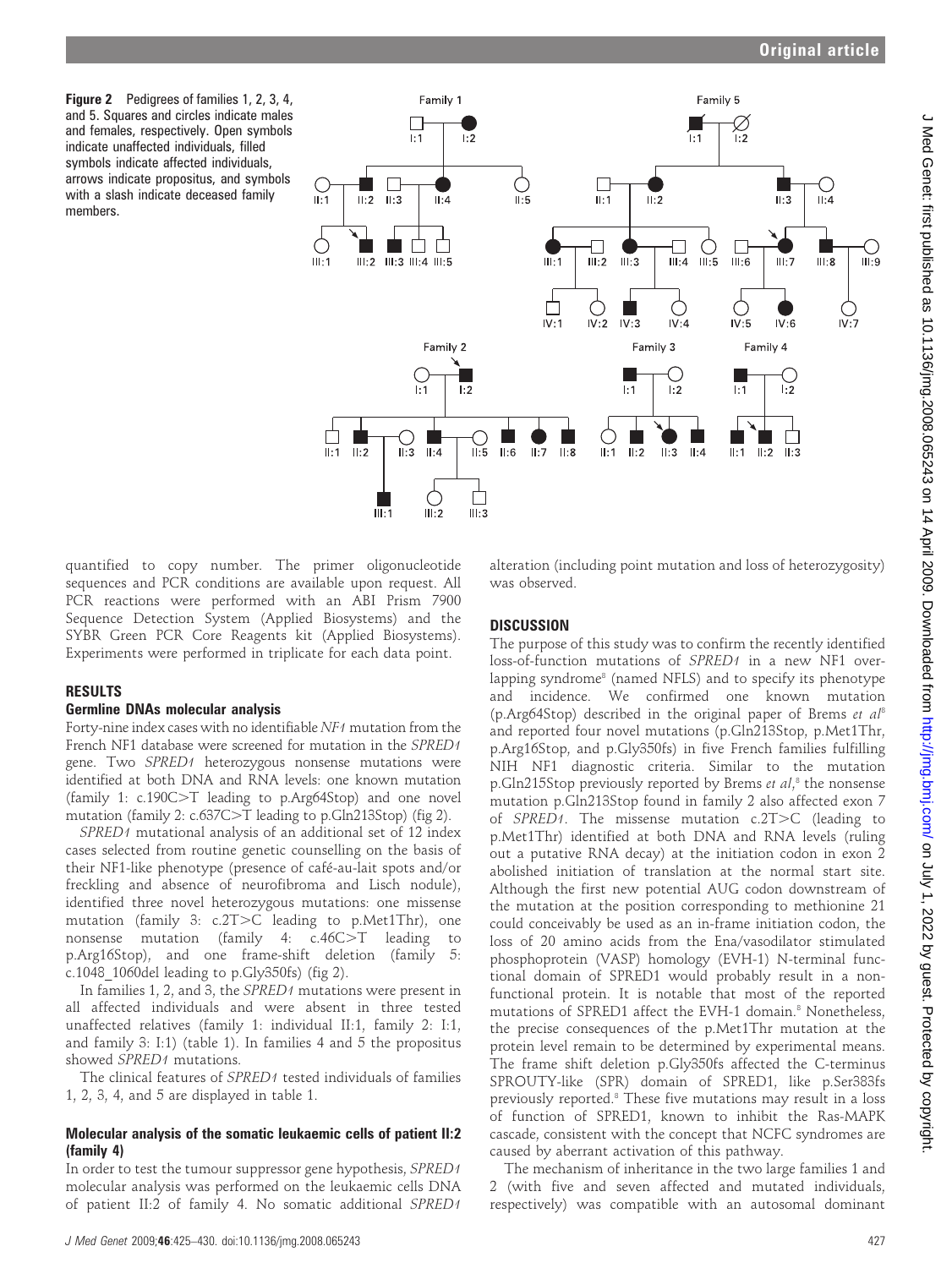| Ε<br><b>Table</b>                       | Patients clinical features and SPRED1 analysis results                                                                                                                                      |                                         |                |                 |                |                |                        |                |                |                   |                                                                                                                                                                                                                                                                                                                                                                                  |                                        |                                                                              |
|-----------------------------------------|---------------------------------------------------------------------------------------------------------------------------------------------------------------------------------------------|-----------------------------------------|----------------|-----------------|----------------|----------------|------------------------|----------------|----------------|-------------------|----------------------------------------------------------------------------------------------------------------------------------------------------------------------------------------------------------------------------------------------------------------------------------------------------------------------------------------------------------------------------------|----------------------------------------|------------------------------------------------------------------------------|
|                                         |                                                                                                                                                                                             |                                         | bracket<br>Age | weight          | Length         | Head<br>circl  | umference              | CAL spots      |                | Axillary          | <b>Inguinal</b>                                                                                                                                                                                                                                                                                                                                                                  | Lisch nodules, optic<br>Neurofibromas, |                                                                              |
| Subject                                 | SPRED1 analysis                                                                                                                                                                             | Sex                                     | (years)        | (kg)            | (cm)           | $\overline{5}$ | (centile)              | $<$ 1.5 cm     | $>1.5$ cm      | freckling         | freckling                                                                                                                                                                                                                                                                                                                                                                        | glioma                                 | <b>Other</b>                                                                 |
| Family                                  |                                                                                                                                                                                             |                                         |                |                 |                |                |                        |                |                |                   |                                                                                                                                                                                                                                                                                                                                                                                  |                                        |                                                                              |
| $\bar{\omega}$                          | C.190C > T                                                                                                                                                                                  |                                         | $70 - 74$      | 78              | 147            | 57             | $50 - 95$              | 5              |                | Unilateral        | I                                                                                                                                                                                                                                                                                                                                                                                | Т                                      | One lipoma                                                                   |
| 들                                       | ⅀                                                                                                                                                                                           | ட                                       | 40-44          | $\Rightarrow$   | $\Rightarrow$  | $\Rightarrow$  |                        | J.             | I.             |                   |                                                                                                                                                                                                                                                                                                                                                                                  | T                                      |                                                                              |
| $\tilde{=}$                             | C.190C > T                                                                                                                                                                                  |                                         | $40 - 44$      | 92              | 172            | 58.5           | $50 - 95$              | S              | က              |                   | Unilateral                                                                                                                                                                                                                                                                                                                                                                       | T                                      | Cephalalgia; learning disability                                             |
| $\mathbb{I}$ :4                         | C.190C                                                                                                                                                                                      | $\Sigma$ $\mathsf{L}$ $\Sigma$ $\Sigma$ | $40 - 44$      | $\Rightarrow$   | 163            | 58             | $\frac{26}{10}$        | $\sim$         | $\sim$         | Bilateral         |                                                                                                                                                                                                                                                                                                                                                                                  | $\overline{\phantom{a}}$               | One lipoma; Macrocephaly                                                     |
| $\mathbb{I}$ :2                         | C.190C > T                                                                                                                                                                                  |                                         | $10 - 14$      | 54              | 169            | 56.5           | $50 - 95$              | $\infty$       |                | Bilateral         | Bilateral                                                                                                                                                                                                                                                                                                                                                                        | T                                      | Cephalalgia                                                                  |
| $\ddot{=}$                              | C.190C > T                                                                                                                                                                                  |                                         | $5 - 9$        | 22              | $\frac{5}{10}$ | 52             | 50                     | 5              |                | $\overline{1}$    | Unilateral                                                                                                                                                                                                                                                                                                                                                                       | $\overline{\phantom{a}}$               |                                                                              |
| 2<br>Family                             |                                                                                                                                                                                             |                                         |                |                 |                |                |                        |                |                |                   |                                                                                                                                                                                                                                                                                                                                                                                  |                                        |                                                                              |
| Ξ                                       | ŠΤ                                                                                                                                                                                          |                                         | $60 - 64$      | ⊃               | ⊃              | $\Rightarrow$  |                        | J.             | ı              |                   | $\overline{1}$                                                                                                                                                                                                                                                                                                                                                                   | T                                      |                                                                              |
| $\overline{5}$                          | c.637C > T                                                                                                                                                                                  |                                         | $55 - 59$      | 8828            | 168            | 57             | $50 - 95$              | $\sim$         | E              | Unilateral        | Unilateral                                                                                                                                                                                                                                                                                                                                                                       | $\overline{\phantom{a}}$               |                                                                              |
| $\frac{2}{3}$                           | c.637C > T                                                                                                                                                                                  |                                         | $35 - 39$      |                 | 170            | 54             | $5 - 50$               | G              |                |                   |                                                                                                                                                                                                                                                                                                                                                                                  | т                                      |                                                                              |
| $\mathsf{I}:\mathsf{I}$                 | c.637C > T                                                                                                                                                                                  |                                         | $30 - 34$      |                 | 178            | $\Rightarrow$  |                        | ≘              |                | Bilateral         | Bilateral                                                                                                                                                                                                                                                                                                                                                                        | т                                      |                                                                              |
| ە <u>:</u>                              | c.637C                                                                                                                                                                                      |                                         | $30 - 34$      |                 | 172            | 56             | $5 - 50$               | G              | 4              |                   | L                                                                                                                                                                                                                                                                                                                                                                                | T                                      |                                                                              |
| ĒΙ                                      | c.637C > T                                                                                                                                                                                  | ᇿ⅀⅀⅀⅀ᇿ⅀⅀                                | $25 - 29$      | 55              | 165            | 55             | $5 - 50$               |                | ₽              | Bilateral         | Bilateral                                                                                                                                                                                                                                                                                                                                                                        | T                                      |                                                                              |
| $\stackrel{\circ}{=}$                   | c.637C > 1                                                                                                                                                                                  |                                         | $10 - 14$      | $\overline{5}$  | 150            | 52             | $5 - 50$               | $\overline{ }$ |                | Unilateral        | Bilateral                                                                                                                                                                                                                                                                                                                                                                        | $\overline{\phantom{a}}$               | Epilepsy                                                                     |
| Ξ                                       | c.637C > T                                                                                                                                                                                  |                                         | $5 - 9$        | ာ               | ∍              | 52             | $5 - 50$               | G              | 4              | Unilateral        | Unilateral                                                                                                                                                                                                                                                                                                                                                                       | $\overline{\phantom{a}}$               | Learning disability                                                          |
| S<br>Family                             |                                                                                                                                                                                             |                                         |                |                 |                |                |                        |                |                |                   |                                                                                                                                                                                                                                                                                                                                                                                  |                                        |                                                                              |
| Ξ                                       | $\overline{\mathsf{S}}$                                                                                                                                                                     | Σ                                       | $40 - 44$      | ຘ               | 170            | 58             | $50 - 95$              | L              | $\mathbf{I}$   | $\overline{1}$    | I                                                                                                                                                                                                                                                                                                                                                                                | I                                      | Body diffuse freckling                                                       |
| $\bar{z}$                               | c.2T > C                                                                                                                                                                                    | ட்ட                                     | $40 - 44$      | <b>67</b><br>42 | 144            | 53             | $5 - 50$               | 4              | G              | Unilateral        | $\begin{array}{c} \rule{0pt}{2.5ex} \rule{0pt}{2.5ex} \rule{0pt}{2.5ex} \rule{0pt}{2.5ex} \rule{0pt}{2.5ex} \rule{0pt}{2.5ex} \rule{0pt}{2.5ex} \rule{0pt}{2.5ex} \rule{0pt}{2.5ex} \rule{0pt}{2.5ex} \rule{0pt}{2.5ex} \rule{0pt}{2.5ex} \rule{0pt}{2.5ex} \rule{0pt}{2.5ex} \rule{0pt}{2.5ex} \rule{0pt}{2.5ex} \rule{0pt}{2.5ex} \rule{0pt}{2.5ex} \rule{0pt}{2.5ex} \rule{0$ | $\overline{\phantom{a}}$               | Cephalalgia                                                                  |
| $\ddot{ }$                              | c.2T > C                                                                                                                                                                                    |                                         | $10 - 14$      |                 | 146            | 52             | $5 - 50$               | $\supseteq$    | $\supseteq$    | Bilateral         | Bilateral                                                                                                                                                                                                                                                                                                                                                                        | $\overline{\phantom{a}}$               | Learning disability: dyslexia, dysgraphia,<br>attention deficit; cephalalgia |
| $\ddot{=}$                              | c.2T > C                                                                                                                                                                                    | Σ                                       | $5 - 9$        | 23              | 124            | 52             | $5 - 50$               | 4              | S              | I                 | I                                                                                                                                                                                                                                                                                                                                                                                | $\begin{array}{c} \end{array}$         | Diffuse freckling on face and back; weak<br>speech and language delay        |
| 4<br>Family                             |                                                                                                                                                                                             |                                         |                |                 |                |                |                        |                |                |                   |                                                                                                                                                                                                                                                                                                                                                                                  |                                        |                                                                              |
| $\overline{\mathbb{Z}}$                 | c.46C > T                                                                                                                                                                                   |                                         | $35 - 39$      | 65              | 176            | 55             | $5 - 50$               | T              | $\sim$         | I                 | т                                                                                                                                                                                                                                                                                                                                                                                | T                                      |                                                                              |
| $\ddot{=}$                              | c.46C > T                                                                                                                                                                                   | ΣΣ                                      | $0 - 4$        | $\overline{4}$  | 106            | 53             | $50 - 95$              | $\mathbf{r}$   | -I             | $\mathbf{I}$      | $\begin{array}{c} \end{array}$                                                                                                                                                                                                                                                                                                                                                   | $\mathbf{I}$                           | Monoblastic acute leukaemia; learning<br>disability                          |
| S<br>Family!<br>$\overline{\mathbb{H}}$ | c.1048 1060del                                                                                                                                                                              | щ                                       | $35 - 39$      | 59              | 165            | $\Rightarrow$  | $\Rightarrow$          | 51             | $\overline{e}$ | Diffuse freckling |                                                                                                                                                                                                                                                                                                                                                                                  | $\mathbf{I}$                           |                                                                              |
|                                         | No SPRED1 deletion was found using real-time PCR based gene dosage in any of the patients tested.<br>CAL, café-au-lait; F, female; M, male; U, unknown; WT, wild type for SPRED1 mutational |                                         |                |                 |                |                | analysis; -, negative. |                |                |                   |                                                                                                                                                                                                                                                                                                                                                                                  |                                        |                                                                              |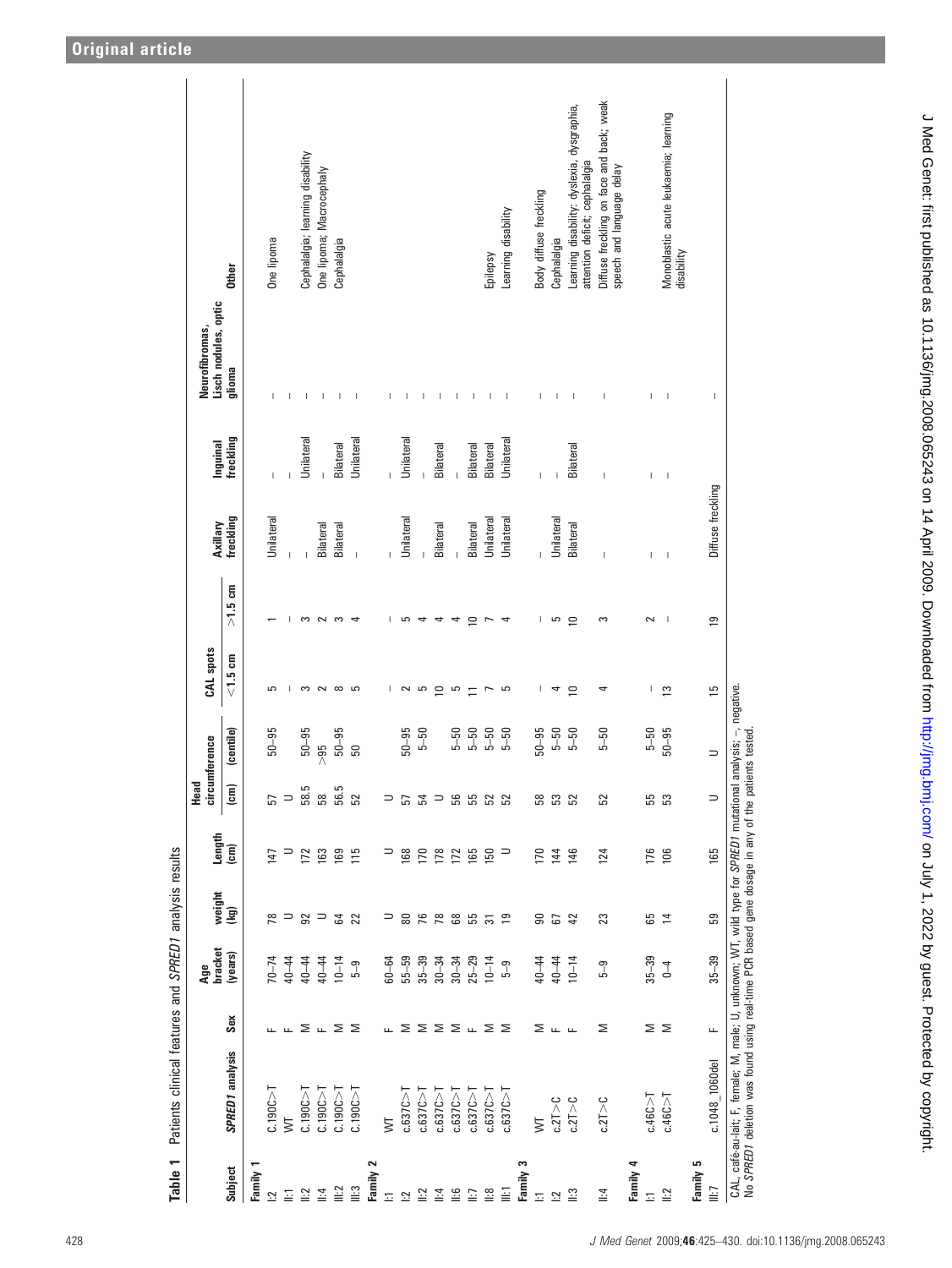LEOPARD syndrome, and NF1 have a higher risk of haematological malignancies, including acute myeloid leukaemia (AML) and the rare disorder juvenile myelomonocytic leukaemia (JMML).<sup>2 17</sup> With regards to these observations, SPRED1 seemed to be a good candidate gene for leukaemia predisposition. However, molecular analysis of the tumour DNA did not show additional somatic SPRED1 alteration (including point mutation and loss of heterozygosity), in contradiction to the Knudson two-hits model for tumour suppressor genes. Considering our observation and the data implicating hyperactive Ras in the pathogenesis of JMML, as well as the role of SPRED1 in modulating signals from haematopoietic growth factor receptors to Ras, it would be of interest to screen SPRED1 for mutation in the  $\sim$ 20% of JMML cases showing no mutations in either KRAS, NRAS, PTPN11, or NF1<sup>2 18</sup> so as to confirm its putative implication in leukaemogenesis.

In conclusion, SPRED1 mutations were present in 0.5% of all NF1 cases and in 5% of NF1 patients displaying an NF1 like phenotype. SPRED1 mutated patients did not display specific dermatologic features not present in NF1 patients, except for the absence of neurofibromas that seem to be a specific clinical feature of NF1. NIH diagnostic criteria for NF1 must now take into account these new data to actualise guidelines and to establish a specific genetic counselling. Further studies will be necessary to characterise the frequency of SPRED1 mutations, the exact phenotypic spectrum (including learning disability), and the putative complications (in particular haematological malignancies) of this Legius syndrome caused by a new mechanism through which Ras-MAPK signalling is deregulated. These findings also emphasise the need to test families with NF1-like phenotype with no NF1 and SPRED1 mutations for additional genes involved in the Ras-MAPK pathway.

Acknowledgements: We thank the patients and their parents for participation.

Funding: This work was supported in part by grants by Association Neurofibromatoses et Recklinghausen, Ligue Française Contre les Neurofibromatoses, the Clinical Research programme (PHRC 2002), INSERM (NF1GeneModif project) and Ministère de l'Enseignement Supérieur et de la Recherche.

Competing interests: None.

#### **REFERENCES**

- 1. **Bentires-Alj M,** Kontaridis MI, Neel BG. Stops along the RAS pathway in human genetic disease. Nat Med 2006;12:283-5.
- 2. **Schubbert S,** Shannon K, Bollag G. Hyperactive Ras in developmental disorders and cancer. Nat Rev Cancer 2007:7:295-308.
- 3. Ferner RE, Huson SM, Thomas N, Moss C, Willshaw H, Evans DG, Upadhyaya M, Towers R, Gleeson M, Steiger C, Kirby A. Guidelines for the diagnosis and management of individuals with neurofibromatosis 1. J Med Genet 2007;44:81-8.
- 4. **National Institutes of Health**. National Institutes of Health Consensus Development Conference Statement. Neurofibromatosis. Arch Neurol Chicago 1988;45:575–8.
- **Messiaen LM, Callens T, Mortier G, Beysen D, Vandenbroucke I, Van Roy N,** Speleman F, Paepe AD. Exhaustive mutation analysis of the NF1 gene allows identification of 95% of mutations and reveals a high frequency of unusual splicing defects. Hum Mutat 2000;15:541–55.
- 6. Kluwe L, Siebert R, Gesk S, Friedrich RE, Tinschert S, Kehrer-Sawatzki H, Mautner VF. Screening 500 unselected neurofibromatosis 1 patients for deletions of the NF1 gene. Hum Mutat 2004;23:111–6.
- Xu GF, O'Connell P, Viskochil D, Cawthon R, Robertson M, Culver M, Dunn D, Stevens J, Gesteland R, White R, Weiss R. The neurofibromatosis type 1 gene encodes a protein related to GAP. Cell 1990;62:599–608.
- Brems H, Chmara M, Sahbatou M, Denayer E, Taniguchi K, Kato R, Somers R, Messiaen L, De Schepper S, Fryns JP, Cools J, Marynen P, Thomas G, Yoshimura A, Legius E. Germline loss-of-function mutations in SPRED1 cause a neurofibromatosis 1 like phenotype. Nat Genet 2007;39:1120-6.
- 9. **Bundschu K,** Walter U, Schuh K. Getting a first clue about SPRED functions. Bioessays 2007;29:897–907.
- 10. **Kim HJ,** Bar-Sagi D. Modulation of signalling by Sprouty: a developing story. Nat Rev Mol Cell Biol 2004;5:441–50.

pattern with complete penetrance. The clinical features of patients with SPRED1 defects in our study (table 1) were quite similar to the ones described by Brems *et al*.<sup>8</sup> The phenotype lay within the NF1 spectrum but was distinctive, with a high prevalence of café-au-lait spots and axillary and groin freckling and an absence of neurofibromas and Lisch nodules. Remarkably, some previously additional reported features were also found in the reported patients: learning disability was observed in four of the five reported families (families 1, 2, 3, and 4) and lipomas in one family (family 2). However, macrocephaly was found in only one individual and Noonanlike dysmorphy was not observed in any of the five families (table 1), contrary to the original description of Brems et al.<sup>8</sup> Based on these observations, the designation ''neurofibromatosis 1-like phenotype'' does not seem appropriate because of the absence of neurofibroma. We therefore propose to rename the condition caused by heterozygous SPRED1 mutations as "Legius syndrome". The café-au-lait spots and freckling found in SPRED1 mutated patients in our study were similar to those found in NF1 patients with NF1 mutations. Therefore, NF1 and SPRED1 mutated patients could not be distinguished on the dermatologic features (aspect and number) of their café-au-lait spots and freckling. Moreover, learning disability seems to be a quite constant feature of this new syndrome. It is noteworthy that the behavioural deficits of  $Spred1-/-$  and  $Spred1+/-$  mice mimic the neurocognitive impairments in  $Nf_1+/-$  mice with a remarkably similar synaptic phenotype.12

Among the 561 NF1 index cases of the first panel (fulfilling the NIH diagnostic criteria for NF1), 91% (512/561) showed an NF1 mutation, 0.5% (2/561) showed a SPRED1 mutation, and 8.5% (47/561) did not show mutation in neither SPRED1 nor NF1. These data confirmed that SPRED1 mutations are rare events that are likely to be underestimated because of their mild associated phenotype that may cause fewer medical consultations compared to NF1 cases with neurofibromas. The NF1-like phenotype (here defined as café-au-lait spots and/or freckling with no neurofibroma and no Lisch nodule) had a poor prevalence among all NF1 cases: among the 561 NF1 index cases, 8% (43/561) displayed an NF1-like phenotype, among which 79% (34/43) showed an NF1 mutation and 5% (2/43) showed a SPRED1 mutation. Among the 49/561 (9%) NF1 index cases with no identifiable NF1 mutation, 9/49 (18%) index cases showed an NF1 like phenotype: six were isolated NF1 cases (only one NF1 individual recruited per family) and three were families with at least two recruited NF1 individuals. Among these three families, only two showed at least one postpubertal patient (neurofibromas usually develop in the late teens or early 20s). Interestingly, these two families were exactly those showing a SPRED1 mutation (family 1 and family 2). In light of these new observations, we adapted our molecular diagnostic strategy to routine clinical practice: post-pubertal patients with a family history of café-au-lait spots and/or freckling with neither neurofibromas nor Lisch nodule are now screened for mutation in SPRED1 before performing NF1 screening. Families 3, 4, and 5 satisfied these conditions.

It is noteworthy that patient II:2 in family 4 developed a monoblastic acute leukaemia, suggesting a possible implication of SPRED1 germline mutation. SPRED1 is highly expressed in haematopoietic cells and negatively regulates haematopoiesis by suppressing stem cell factor (SCF) and interleukin 3 (IL3) induced ERK activation.<sup>13</sup> Although rare, inherited predispositions to myeloid leukaemia have uncovered a critical role of hyperactive Ras signalling in normal myeloid growth and leukaemogenesis.14–16 Moreover, individuals with NS,